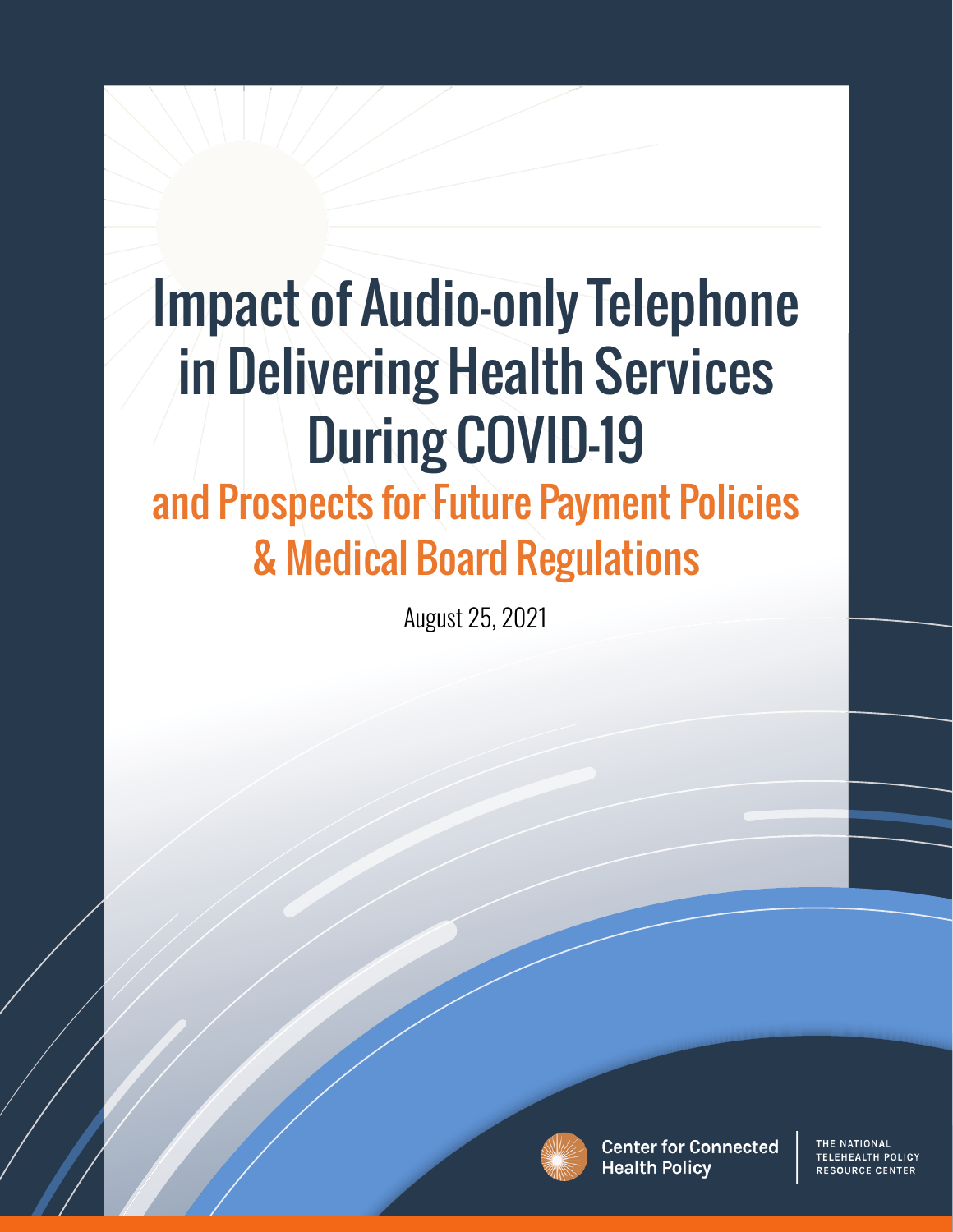## Impact of Audio-only Telephone in Delivering Impact of Audio-only Telephone in Delivering Health Services During COVID-19 Health Services During COVID-19

and Prospects for Future Payment Policies and Prospects for Future Payment Policies & Medical Board Regulations & Medical Board Regulations



# TABLE OF CONTENTS

| <b>Federally Qualified Health Centers &amp;</b>        |  |
|--------------------------------------------------------|--|
|                                                        |  |
|                                                        |  |
|                                                        |  |
|                                                        |  |
| Interview Questions for Medical Boards/Associations 14 |  |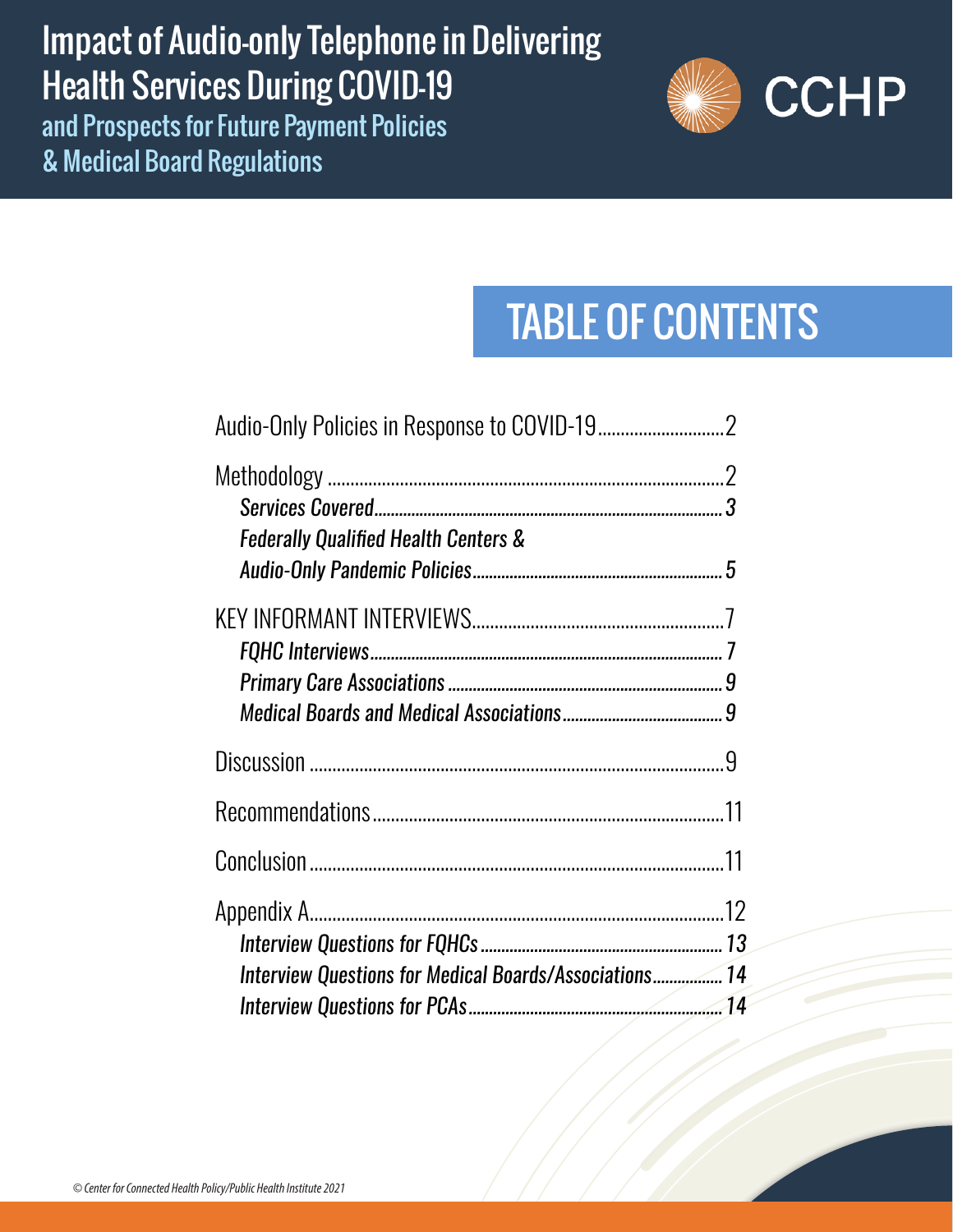and Prospects for Future Payment Policies & Medical Board Regulations



# INTRODUCTION

### The COVID-19 pandemic and resulting public health emergency (PHE) has severely impacted every

**aspect of life, including healthcare.** As a result of the stay-at-home orders, telehealth has been pushed into the center of the healthcare delivery system. Over the last year, many Americans have been introduced to and become familiar with telehealth as an effective and safe tool to access healthcare. However, not all patients have been so lucky. The necessity to utilize telehealth in healthcare delivery has brought to light the digital divide in America, specifically for older, low-income and minority populations. For example, more than one in three US households headed by a person age 65 or older do not have a desktop or laptop, and more than half do not have a smartphone. Additionally, these groups are also less likely to be digitally literate.<sup>1</sup> Preliminary studies have found that these groups are also at higher risk for COVID-19, and suffer serious illness at a higher rate. $2$  To address this digital divide, policymakers have temporarily allowed audio-only telephone to be used to deliver certain services in Medicare and many Medicaid programs. The Federation of State Medical Boards Foundation (FSMB Foundation) provided funding to the Center for Connected Health Policy (CCHP) to conduct a study that examined the use of audio-only as a modality to provide services from a federally qualified health center (FQHC) to patients in the Medicaid program.

FQHCs provide primary care as well as mental health and other health services to underserved areas and populations. FQHCs are in a unique position to help fill the need for at-risk patients. However, historically FQHCs have faced a complex matrix of state and federal policies that govern the use of telehealth at their centers. Although they have been temporarily allowed to deliver care via telehealth and telephone in Medicare and in most state Medicaid programs, questions regarding the longevity of the temporary policies remain. Telephone itself has not traditionally been thought of as telehealth, with many states excluding it from their definitions, and policy makers initially were skeptical of its use. This study will examine the Medicaid policies that have been implemented to allow telephone to be utilized to deliver care during the COVID-19 pandemic in FQHCs in ten states selected due to their high volume of COVID-19 patients compared to population. The impacts these temporary audio-only changes have had on how FQHCs can deliver care, the effect on their patients and the potential impacts if the policies are not made permanent will be examined.

<sup>1)</sup> Velasquez, David, Mehrotra, Ateev. Ensuring the Growth of Telehealth During COVID-19 Does Not Exacerbate Disparities in Care, Health Affairs Blog, May 8, 2020. <https://www.healthaffairs.org/do/10.1377/hblog20200505.591306/full/>. Accessed July 15, 2021.

<sup>2)</sup> Koma, Wyatt, Neuman, Tricia, Claxton, Gary, Rae, Matthew, Kates, Jennifer, Michaud, Josh. How Many Adults are at Risk of Serious Illness if Infected with Coronavirus? Updated Data. Kaiser Family Foundation, April 23, 2020.

<https://www.kff.org/coronavirus-covid-19/issue-brief/how-many-adults-are-at-risk-of-serious-illness-if-infected-with-coronavirus/>. Accessed July 15, 2021.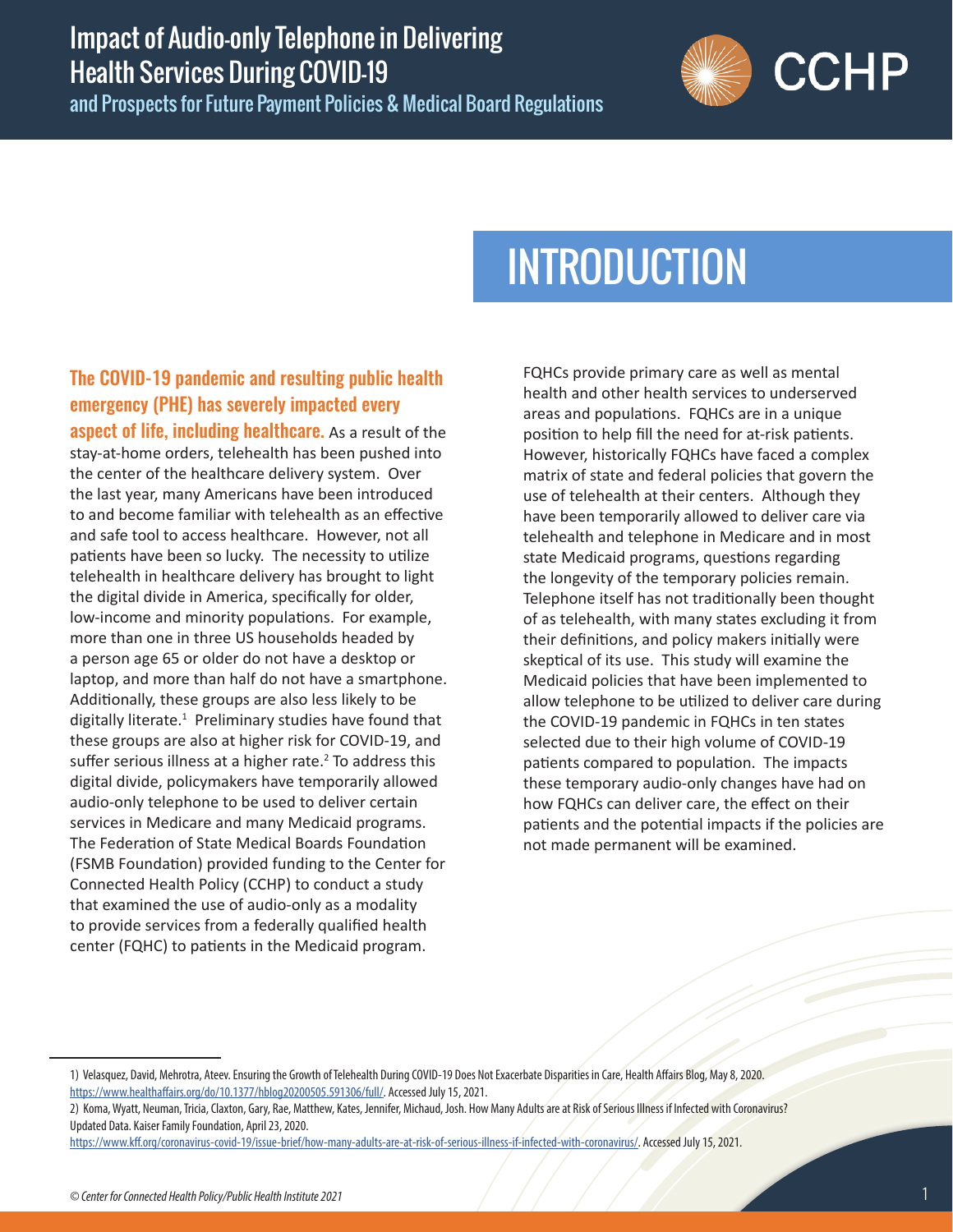<span id="page-3-0"></span>and Prospects for Future Payment Policies & Medical Board Regulations



To select the states, CCHP examined the Centers for Disease Control and Prevention (CDC) website to select the top ten states with the most COVID cases per 100,000 residents as of April 1, 2021. The states selected were:

- Arizona
- South Dakota
- Arkansas • Iowa
- Rhode Island
- Tennessee
- North Dakota
- Oklahoma
- Utah
- Wisconsin

Next, CCHP examined telehealth Medicaid policies for these states as they related to delivering services by an FQHC; policies that existed prior to the pandemic, temporary policies issued in response to COVID-19 and any audio-only policies that had been made permanent by April 2021. CCHP also examined any pending legislation related to audio-only delivered services in Medicaid.

# **METHODOLOGY**

From the above list, CCHP selected five states for further examination based upon states that had a specific audio-only policy for FQHCs. With that criteria, the states were narrowed down to a selection of five:

- Arizona
- North Dakota • South Dakota
- Arkansas • Iowa

With these states selected, CCHP began outreach to set up interviews with FQHCs, Primary Care Associations, Medical Boards and on the advice of several states, state medical associations.

Interviewees were asked a set of prepared questions depending on what category of interviewee they fell into (FQHC, Medical Board/Medical Association, or Primary Care Association). The questions can be found in Appendix 1.

# AUDIO-ONLY POLICIES IN RESPONSE TO COVID-19

Like many states during the pandemic, each of the states examined for this paper allowed for audio-only to be used to deliver services. Prior to the pandemic, with only three exceptions in the sample, states generally did not allow audio-only to be a means of delivering health services. The

three exceptions, Arizona, Iowa and Utah, only did so in very limited circumstances, mainly for case

management purposes. However, the pandemic quickly altered the situation and all ten states issued some temporary measure that allowed for audio-only to be used to deliver services to Medicaid enrollees. The details of those policies varied.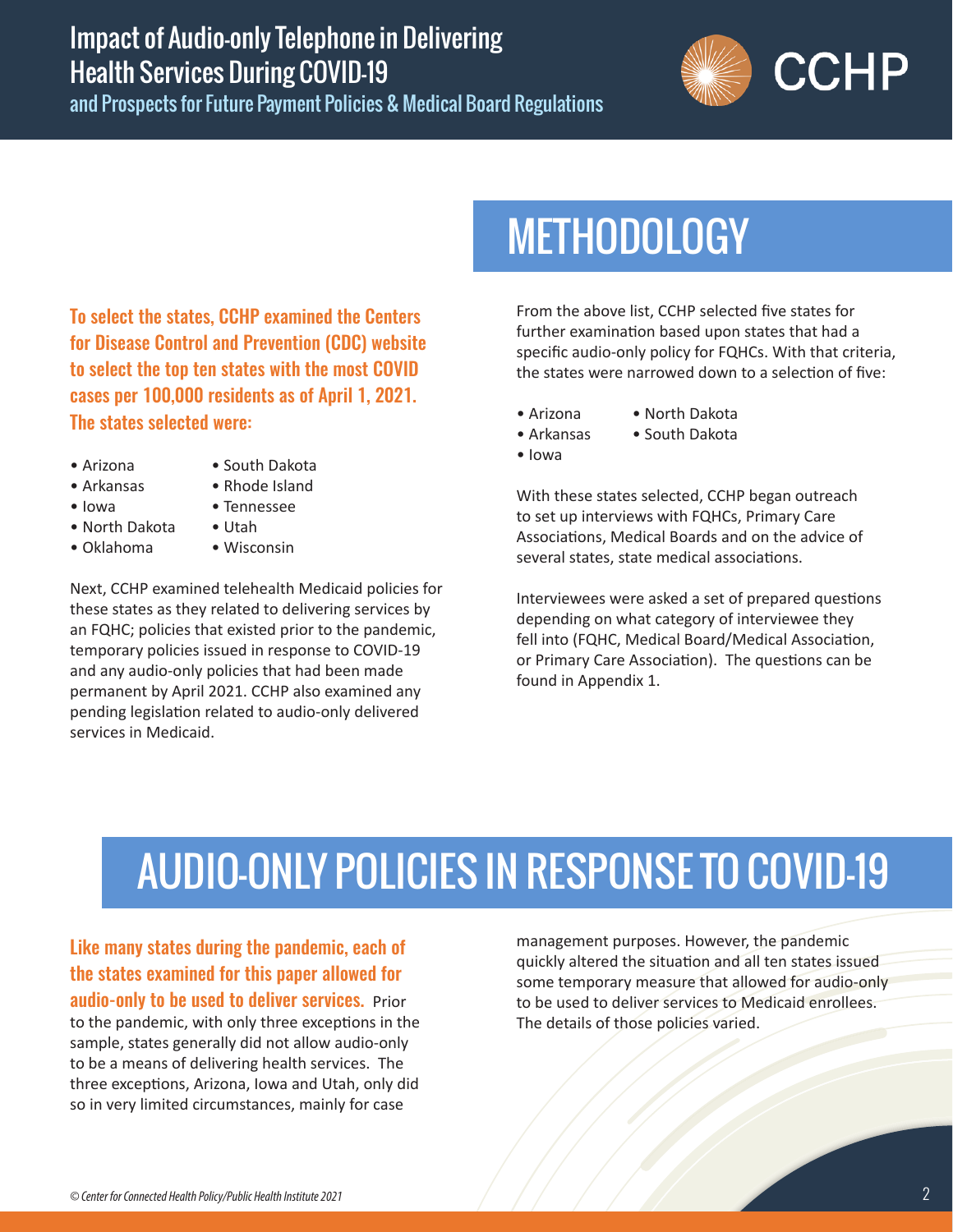<span id="page-4-0"></span>and Prospects for Future Payment Policies & Medical Board Regulations



#### **Services Covered**

The states were split regarding what services could be provided via audio-only during the pandemic with one group having a specific list of service codes where audio-only could be used and the other having a more vague, but on the face, broader policy with language such as, the audio-only service is functionally equivalent to face-to-face services.<sup>3</sup> How some of the states approached what services should be covered via audio-only in some cases was similar to its pre-COVID-19 approach to telehealth in general. For example, some state Medicaid programs before COVID-19 would have a specific list of services that could be covered via telehealth, and pursued that same list-based approach in relation to audio-only services during COVID-19.

Another facet is that some of the states allowed audio-only to be used as a means of delivering services for all of the services that could be provided via telehealth. In other words, while there was a specific list of services that could be provided via telehealth technology, the state made no distinction or did not create a subset of eligible services if delivered via audio-only. For example, no distinction was made between live video or audio-only as the delivery means for eligible services, either could be used.

Therefore, for this study, "limited services covered" means a subset of services existed within the eligible telehealth services that were also eligible to be provided via audio-only. If the state allowed all of their telehealth eligible services to be covered via audio-only, but still had a specific list for those eligible services for telehealth, those states were placed in the "Did not specify/Broad coverage of services" category.

#### **TABLE 1. COVID-19 POLICIES ON SERVICES COVERED IF PROVIDED BY AUDIO-ONLY**

| <b>STATE</b> | <b>LIMITED SERVICES</b><br><b>COVERED IF AUDIO-</b><br><b>ONLY USED</b> | DID NOT SPECIFY/<br><b>BROAD COVERAGE</b><br><b>OF SERVICES</b>                           |
|--------------|-------------------------------------------------------------------------|-------------------------------------------------------------------------------------------|
| <b>AR</b>    |                                                                         | Included in delivery<br>of telehealth-<br>eligible services.                              |
| <b>AZ</b>    | Provided specific<br>code to use                                        |                                                                                           |
| IA           | Provided specific<br>codes to use                                       |                                                                                           |
| <b>ND</b>    | Provided specific<br>codes to use                                       |                                                                                           |
| OK           | Provided specific<br>codes to use                                       |                                                                                           |
| <b>SD</b>    | Allowed specific services<br>to use audio-only                          |                                                                                           |
| <b>RI</b>    |                                                                         | Included in delivery<br>of telehealth-<br>eligible services.                              |
| <b>TN</b>    | Provided specific codes<br>to use                                       |                                                                                           |
| UT           |                                                                         | Allowed use<br>of telephone<br>"when clinically<br>appropriate"                           |
| WI           |                                                                         | Allowed audio-only<br>when "functional<br>equivalency to<br>the face-to-face<br>service." |

<sup>3)</sup> Wisconsin Department of Health Services. Additional Services to be Provided Via Telehealth. ForwardHealth Update, March 2020, No. 2020-15. <https://www.forwardhealth.wi.gov/kw/pdf/2020-15.pdf>Accessed August 1, 2021.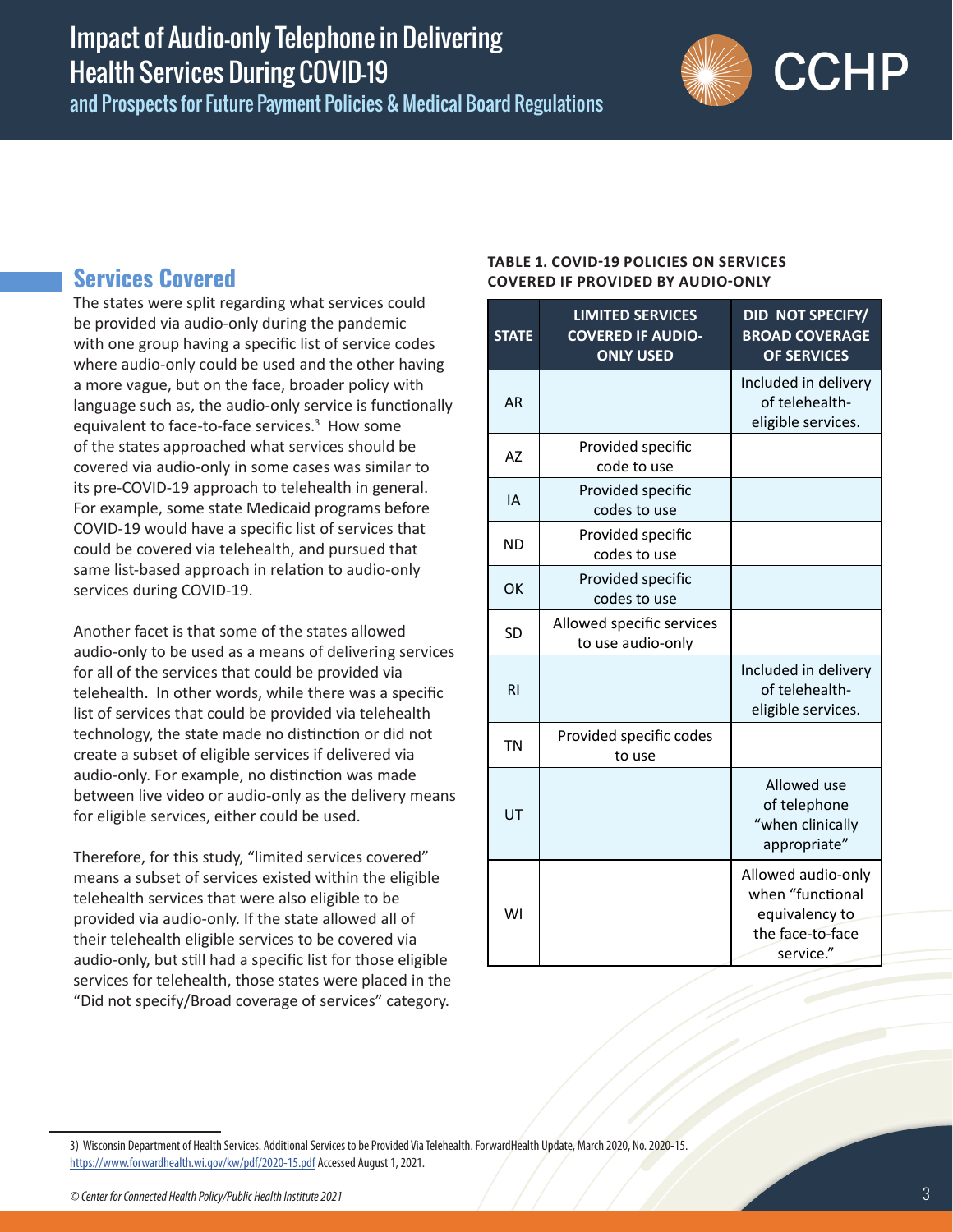

Even with the designation of "limited services" allowed with audio-only, the states varied in what they would allow to be covered. Arizona, while providing a specific set of service codes that would be allowed with audio-only, provided a good-sized number of codes compared to North Dakota. South Dakota took a hybrid approach by listing specific codes for audio-only, but also services for specific conditions, such as treatment for behavioral health for substance use disorders. Oklahoma noted that audio-only could be used for members who could not access telehealth equipment, the service was necessary for health and safety of the member and the service could be effectively provided via audioonly, but it still limited eligibility to specific codes.<sup>4</sup> And Tennessee which is a managed care state, had plans with different policies for audio-only.

The most common codes allowed though were 99441, 99442, and 99443 which is no surprise as these are specific telephone evaluation and management (E/M) codes:

- **• 99441** Telephone evaluation and management service by a physician or other qualified health care professional who may report evaluation and management services provided to an established patient, parent or guardian not originating from a related E/M service provided within the previous 7 days nor leading to an E/M service or procedure within the next 24 hours or soonest available appointment; 5-10 minutes of medical discussion.
- **• 99442** 11-20 minutes of medical discussion
- **• 99443** 21-30 minutes of medical discussion

Of the states with the "limited" audio-only, the codes allowed were:

| <b>STATE</b>    | <b>CODES ALLOWED</b>                                                                                                                                                                                                                                                                                                                                                                                                                                                                                                                                                          |
|-----------------|-------------------------------------------------------------------------------------------------------------------------------------------------------------------------------------------------------------------------------------------------------------------------------------------------------------------------------------------------------------------------------------------------------------------------------------------------------------------------------------------------------------------------------------------------------------------------------|
| $AZ^5$          | 90791, 09792, 09832-90834, 90836-90840, 90845-90849, 90853, 92507, 92508, 92521-<br>92524, 92526, 96116, 96121, 96127, 96130-96133, 96136-96139, 96156, 96158-96161, 96164,<br>96165,96167-96168, 96170, 96171, 97110, 97129, 97130, 97150, 97156, 97158, 97530, 97535<br>97802-97804, 99202-99205, 99211-99215, 99231-99235, 99241-99245, 99341-99344, 99347-99349,<br>99354-99359, 99411-99412, 99417, 99421-99423, 99497, 99498, H0001, H0002, H0004, H0015,<br>H0031, H0034, H2011, H2027, H2033, S5100, S9480, T1002, T1003, T1015, T2016, T2017, T2019,<br>T2020, T2021 |
| IA <sup>6</sup> | 99451, 99452, 99441, 99442, 99443                                                                                                                                                                                                                                                                                                                                                                                                                                                                                                                                             |

#### **TABLE 2. STATES WITH LIMITED AUDIO-ONLY**

<sup>4)</sup> Oklahoma Health Care Authority. Expanded use of telehealth and telephonic services during COVID-19 National/State Emergency for COVIDu-19. <https://oklahoma.gov/ohca/providers/telehealth/state-emergency-for-covid-19.html>. Accessed August 1, 2021.

<sup>5)</sup> Arizona Health Care Cost Containment System. AHCCCS Telehealth Code Set With Place of Service.

[https://www.azahcccs.gov/PlansProviders/Downloads/MedicalCodingResources/TelehealthCodeSet\\_COVID.xlsx.](https://www.azahcccs.gov/PlansProviders/Downloads/MedicalCodingResources/TelehealthCodeSet_COVID.xlsx) Accessed August 1, 2021.

<sup>6)</sup> Iowa Department of Human Services. Informational Letter No. 2115-MC-FFS, March 11, 2020.

[https://dhs.iowa.gov/sites/default/files/2115-MC-FFS\\_Billing\\_related\\_to\\_COVID-19.pdf?070720201307.](https://dhs.iowa.gov/sites/default/files/2115-MC-FFS_Billing_related_to_COVID-19.pdf?070720201307) Accessed August 1, 2021.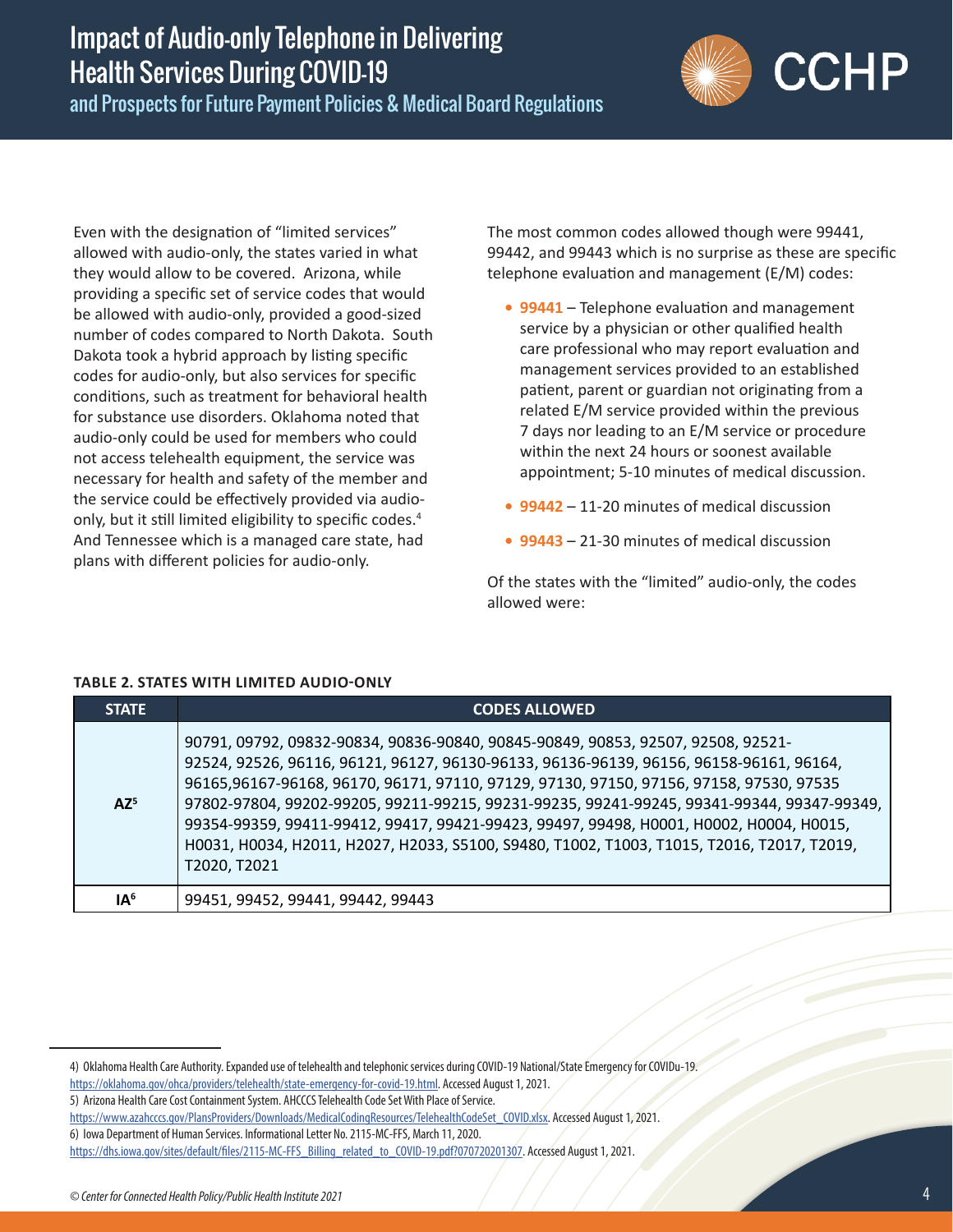

<span id="page-6-0"></span>and Prospects for Future Payment Policies & Medical Board Regulations

#### **TABLE 2. STATES WITH LIMITED AUDIO-ONLY**

| <b>STATE</b>    | <b>CODES ALLOWED</b>                                                                                                                                                                                                                                                                                                      |  |  |  |  |
|-----------------|---------------------------------------------------------------------------------------------------------------------------------------------------------------------------------------------------------------------------------------------------------------------------------------------------------------------------|--|--|--|--|
| ND <sup>7</sup> | 99441-99443                                                                                                                                                                                                                                                                                                               |  |  |  |  |
| OK <sup>8</sup> | 9941, 99442, 99443 (E&M Billing) Other providers use 98966, 98967, 98968                                                                                                                                                                                                                                                  |  |  |  |  |
| SD <sup>9</sup> | • Behavioral health services delivered by a substance use disorder agency, a community mental<br>health center or independent mental health practitioner<br>• Well child check-ups<br>• Optometrists - 98966, 98667, 98968<br>• Physician services for recipients actively experiencing symptoms consistent with COVID-19 |  |  |  |  |
| $TN^{10}$       | <b>Blue Shield</b><br>$\bullet$ 99441, 99442, 99443,<br>• E&M Codes: 99201-99215<br>• Behavioral Health - 90791, 90792, 90832, 90834, 90837<br>• $G2012*$<br><b>Amerigroup</b><br>Use the same E&M Code as would have for an in-person visit.                                                                             |  |  |  |  |

### **Federally Qualified Health Centers & Audio-Only Pandemic Policies**

As was found with pre-pandemic FQHC telehealth Medicaid policies, the audio-only COVID-19 policies varied and some were not as specific compared to other states. For example, there may not have been an explicit mention of FQHCs being allowed to use audio-only to deliver services, but audio-only was placed under the state's telehealth policies and FQHCs could utilize telehealth to provide audioonly services. Additionally, the policies that did exist related to FQHCs and audio-only did not necessarily mirror those for other providers. For example, while South Dakota Medicaid did allow FQHCs to utilize

audio-only to deliver services, they did not receive their typical rates that they would have had the service taken place in-person. This rate, known as the Prospective Payment Service (PPS) rate is based on a calculation that takes into the consideration various factors unique to the FQHC and amounts vary from clinic to clinic. Instead, the South Dakota Medicaid policy for audio-only for an FQHC would be based on fee schedule rates of 75% of the FQHC's PPS rate.11 In contrast, Arizona would give the FQHC its PPS rate if it was within that clinic's scope to provide that service. If not, the rate will be a contracted amount. $^{12}$ 

<sup>7)</sup> North Dakota Human Services. North Dakota (ND) Medicaid\*: COVID-19 Temporary Telehealth Polich (March 25, 2020).

[https://www.nd.gov/dhs/info/covid-19/docs/policy-medicaid-temporary-telehealth.pdf.](https://www.nd.gov/dhs/info/covid-19/docs/policy-medicaid-temporary-telehealth.pdf) Accessed August 1, 2021.

<sup>8)</sup> Oklahoma Health Care Authority. Expanded use of telehealth and telephonic services during COVID-19 National/State Emergency for COVID-19.

<https://oklahoma.gov/ohca/providers/telehealth/state-emergency-for-covid-19.html>. Accessed August 1, 2021.

<sup>9)</sup> South Dakota Department of Social Services. Coronavirus (COVID-19) Frequently Asked Questions. April 6, 2020.

[https://sdaho.org/wp-content/uploads/2020/04/COVID-19-DSS-FAQ-4.6.20.pdf.](https://sdaho.org/wp-content/uploads/2020/04/COVID-19-DSS-FAQ-4.6.20.pdf) Accessed August 1, 2021.

<sup>10)</sup> Division of TennCare. Novel COVID-19 Testing and Telehealth Services for TennCare Enrollees, March 17, 2020.

[https://www.tn.gov/content/dam/tn/tenncare/documents/TennCareMCOCOVID19TelehealthDxTestingUpdate.pdf.](https://www.tn.gov/content/dam/tn/tenncare/documents/TennCareMCOCOVID19TelehealthDxTestingUpdate.pdf) Accessed August 1, 2021.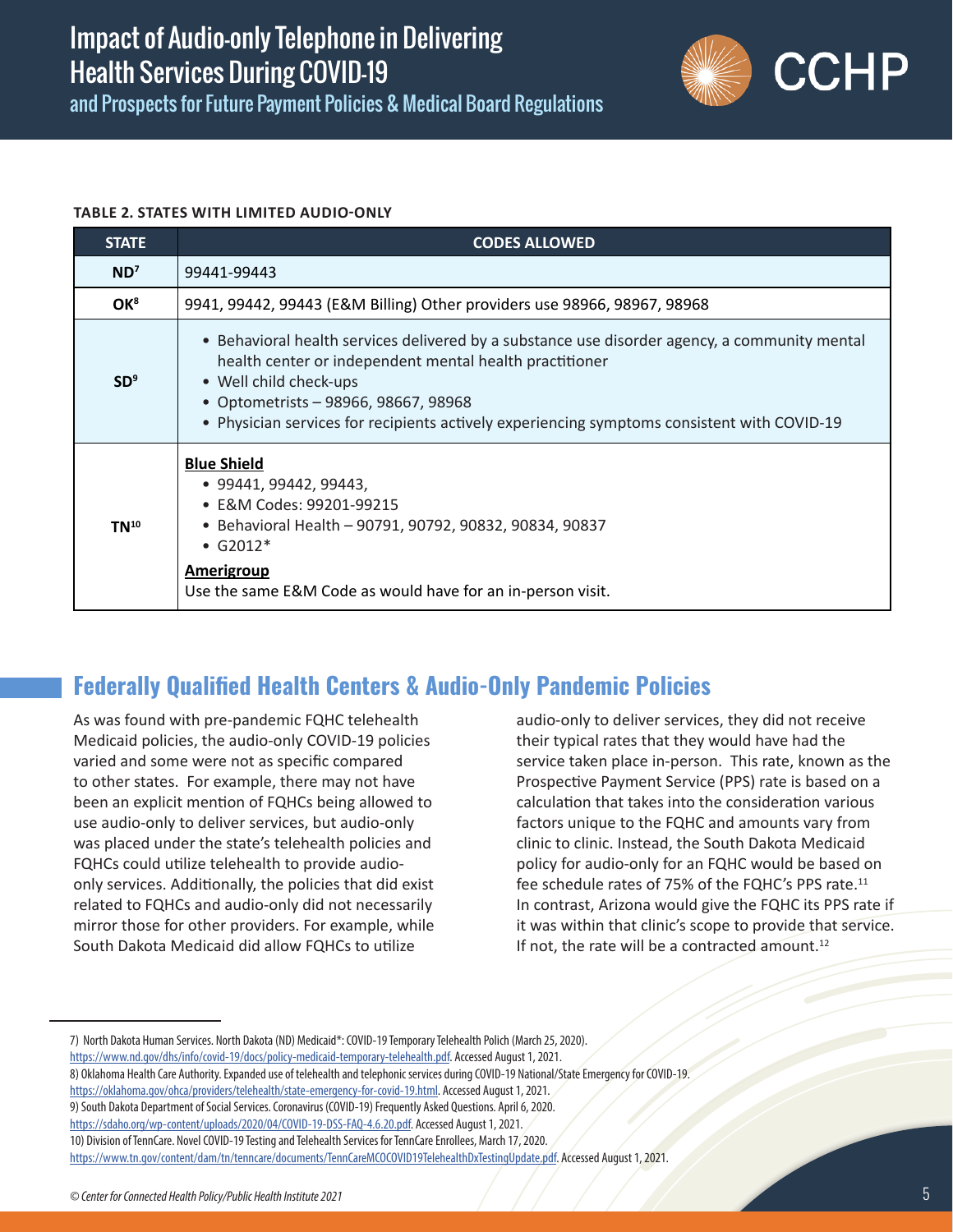and Prospects for Future Payment Policies & Medical Board Regulations



#### **TABLE 3. SUMMARY OF STATES' MEDICAID AUDIO-ONLY POLICIES**

| <b>STATE</b>   | <b>AUDIO-ONLY</b><br><b>POLICY</b><br><b>ALLOWED</b><br><b>BEFORE</b><br><b>COVID-19</b> | <b>AUDIO-ONLY</b><br><b>POLICY FOR</b><br>COVID-19 | <b>ALLOWED</b><br><b>ONLY</b><br><b>SPECIFIC</b><br><b>CODES</b> | <b>ALLOWED</b><br><b>SIMILAR TO</b><br><b>SERVICES</b><br><b>PROVIDED</b><br><b>VIA LIVE</b><br><b>VIDEO</b> | FQHC-<br><b>SPECIFIC</b><br><b>TELEHEALTH</b><br><b>POLICY</b><br><b>EXISTED PRE-</b><br><b>COVID-19</b> | <b>FQHC</b><br><b>AUDIO-ONLY</b><br><b>POLICY</b><br><b>EXISTS</b> | <b>MADE</b><br><b>AUDIO-ONLY</b><br><b>POLICY</b><br><b>PERMANENT</b> |
|----------------|------------------------------------------------------------------------------------------|----------------------------------------------------|------------------------------------------------------------------|--------------------------------------------------------------------------------------------------------------|----------------------------------------------------------------------------------------------------------|--------------------------------------------------------------------|-----------------------------------------------------------------------|
| <b>AR</b>      | $\checkmark^*$                                                                           | $\checkmark$                                       |                                                                  | $\checkmark$                                                                                                 |                                                                                                          | $\checkmark$                                                       |                                                                       |
| AZ             |                                                                                          | $\checkmark$                                       | $\checkmark$                                                     | $\checkmark$                                                                                                 | ✓                                                                                                        | $\checkmark$                                                       |                                                                       |
| IA             | $\checkmark^*$                                                                           | ✓                                                  | $\checkmark$                                                     |                                                                                                              | ✓                                                                                                        | $\checkmark$                                                       |                                                                       |
| <b>ND</b>      |                                                                                          | $\checkmark$                                       | $\checkmark$                                                     |                                                                                                              |                                                                                                          | $\checkmark$                                                       |                                                                       |
| <b>OK</b>      |                                                                                          | ✓                                                  | $\checkmark$                                                     |                                                                                                              |                                                                                                          |                                                                    |                                                                       |
| <b>SD</b>      |                                                                                          | $\checkmark$                                       | $\checkmark$                                                     |                                                                                                              | ✓                                                                                                        | $\checkmark$                                                       |                                                                       |
| R <sub>l</sub> |                                                                                          | ✓                                                  |                                                                  | $\checkmark$                                                                                                 |                                                                                                          |                                                                    |                                                                       |
| <b>TN</b>      |                                                                                          | ✓                                                  | $\checkmark$                                                     |                                                                                                              |                                                                                                          |                                                                    | $\checkmark$                                                          |
| UT             | $\checkmark^*$                                                                           | ✓                                                  |                                                                  | $\checkmark$                                                                                                 |                                                                                                          |                                                                    | $\checkmark$                                                          |
| WI             |                                                                                          | ✓                                                  |                                                                  | $\checkmark$                                                                                                 | ✓                                                                                                        | ✓                                                                  |                                                                       |

*\* Limited services*

Last, CCHP looked at what policies, if any, had been made permanent by April 2021 in the selected states. Very few had been and what was made permanent may have been limited. For example, Tennessee's policy was to allow audio-only when other modalities were unavailable and only for behavioral health services.<sup>13</sup> Some states such as South Dakota, have discontinued their temporary audio-only policies.<sup>14</sup> Table 3 provides a summary of these findings.

<https://www.azahcccs.gov/AHCCCS/AboutUs/covid19FAQ.html#telehealth>

<sup>11)</sup> South Dakota Department of Social Services. Coronavirus (COVID-19) Frequently Asked Questions. April 6, 2020.

<https://sdaho.org/wp-content/uploads/2020/04/COVID-19-DSS-FAQ-4.6.20.pdf>. Accessed August 1, 2021.

<sup>12)</sup> Arizona Health Care Cost Containment System. Frequently Asked Questions (FAQs) Regarding Coronavirus Disease 2019 (COVID-19).

<sup>13)</sup> HB 620. <https://www.capitol.tn.gov/Bills/112/Bill/HB0620.pdf>. Accessed August 1, 2021.

<sup>14)</sup> South Dakota Department of Social Services. [https://dss.sd.gov/docs/medicaid/providers/ProviderBulletins/COVID-19/COVID19\\_FAQ\\_Providers.pdf](https://dss.sd.gov/docs/medicaid/providers/ProviderBulletins/COVID-19/COVID19_FAQ_Providers.pdf). Accessed August 1, 2021.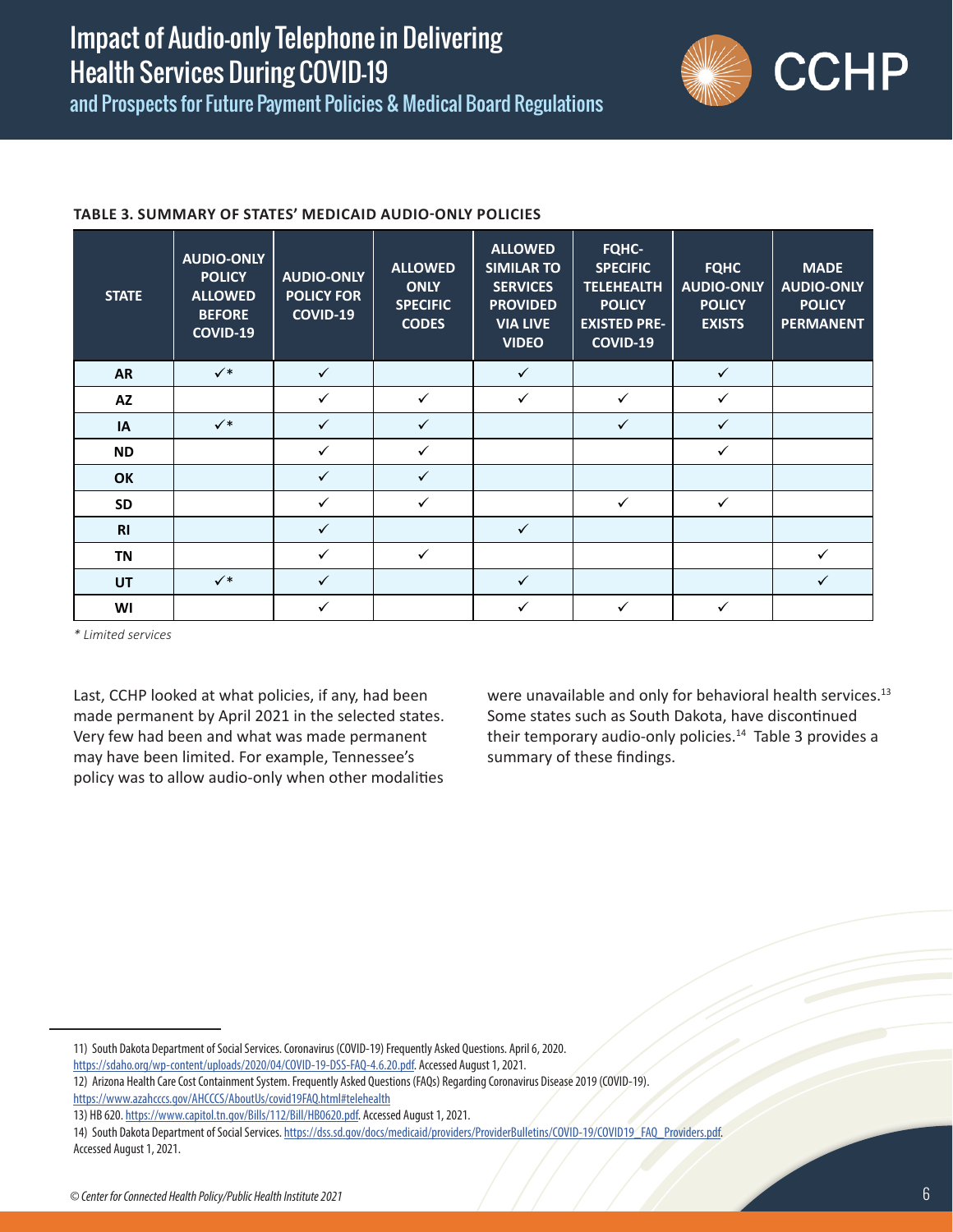<span id="page-8-0"></span>and Prospects for Future Payment Policies & Medical Board Regulations



# KEY INFORMANT INTERVIEWS

Arizona, Arkansas, Iowa, North Dakota and South Dakota were selected for more in-depth examination with key informant interviews with FQHCs, primary care associations (PCAs), medical boards and on the suggestion of interviewees, state medical associations. The decision was based upon selecting five states that had an existing written Medicaid FQHC-specific audioonly policy. At the time of the research, of the five states, only South Dakota had ended the temporary telehealth waivers. Given the on-going demands of the pandemic on these institutions, CCHP was able to only find willing interviewees in Iowa, North Dakota and South Dakota for the time this research was taking place.

### **FQHC Interviews**

Interviews began with general demographic questions to get a sense of the population being served by the FQHCs. Given the states selected, the patient population served by FQHCs in these states was made up in the majority of those who identified as white which reflected the population in general for the three states, though one FQHC in South Dakota did note they had a significant Native American population they were serving.

In addition, general information regarding age and payer type that patients were covered by was solicited. Similar information was found across the three states with the majority of patients being in the adult (18-64 years of age) category. A significant portion of the patients served by the interviewed FQHCs were covered by Medicaid, though one FQHC noted a large portion of their patients were covered by commercial/private payers. This FQHC attributed it to the communities some of its clinics were located in.

The FQHCs were then asked if they had an established telehealth program prior to COVID-19. The FQHCs' experiences were split, with half noting that they had to stand up a brand new telehealth program at the beginning of COVID-19, which was primarily done within 1-2 weeks, and one noting that it had a mature telehealth program. Interestingly, the one with a mature program noted that its past experience did not necessarily benefit them at the beginning of the pandemic. Due to the policies that existed pre-COVID-19, FQHCs were more likely to act as originating site providers and had built their telehealth programs around this model. For COVID-19, the FQHCs became the telehealth providers or distant site providers, and thus had to change their workflows and mindset to provide their services via telehealth and not simply be the link for patients to access the services from another provider.

For the FQHCs interviewed, audio-only visits averaged out to about 15-30% of their total visits. They noted that there was a higher volume in the early days of COVID-19 and the use of telehealth in general started to decrease after the first few months. They have noticed a slight uptick with the current surge due to the Delta Variant. When asked primarily what types of services were delivered via audio-only, the answers were very similar across the board:

- Behavioral Health
- Chronic conditions
- Acute care such as sore throats or flu-like symptoms
- Refills on prescriptions

Some providers also noted that their comfort level using audio-only increased when they were dealing with an established patient whose history they were very familiar with.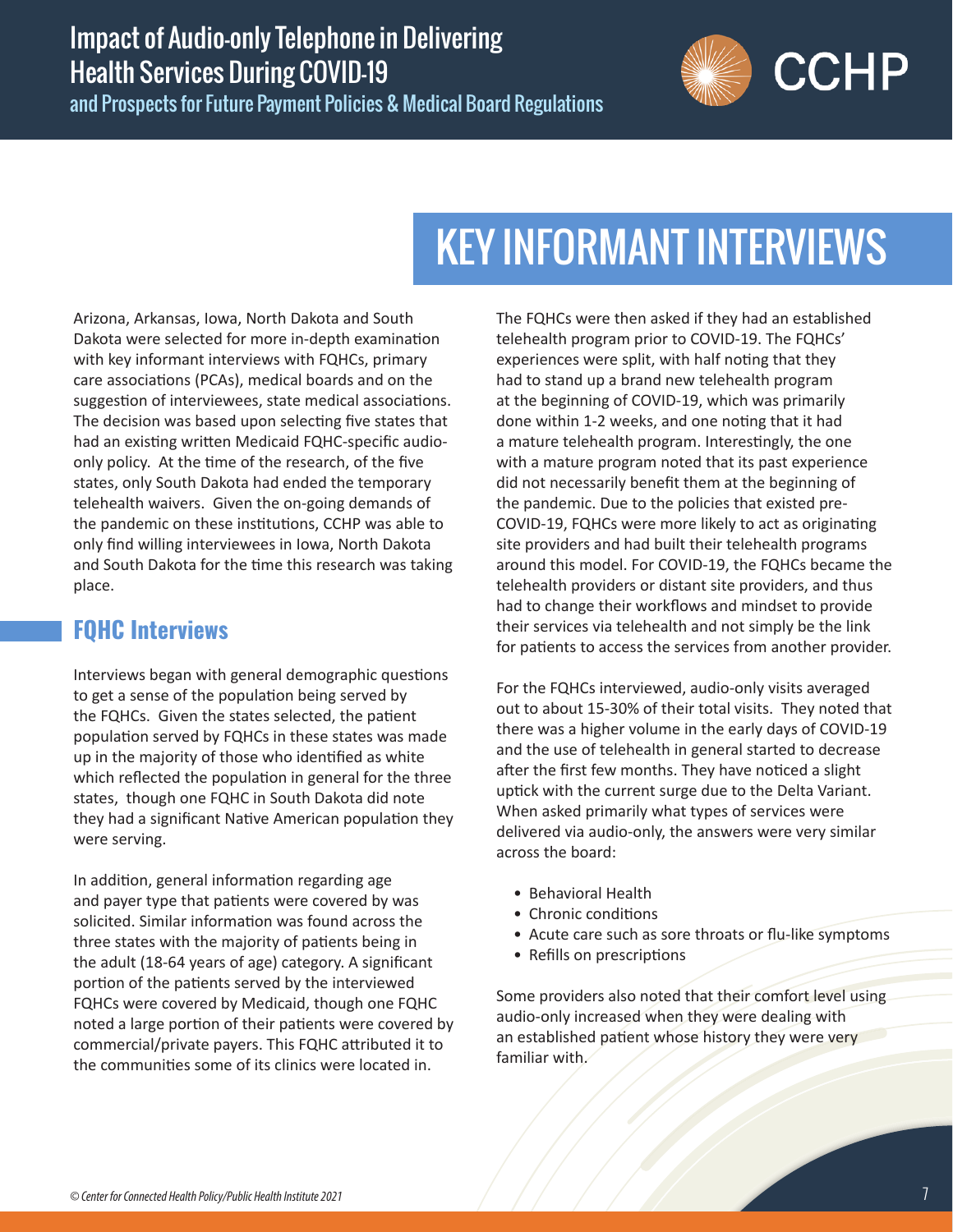and Prospects for Future Payment Policies & Medical Board Regulations



When asked what services did not lend themselves to audio-only the FQHCs noted anything that required visuals. All FQHC interviewees stated that their institution did work on internal guidelines on when it was appropriate to use telehealth and audio-only so that their providers had some guidance. One interviewee noted that audio-only in some cases may act as a pre-cursor to an in-person or telehealth visit because adequate or complete information could not be obtained through the modality, but this also meant that when the patient was seen in-person or via live video, that visit went more efficiently as some initial work was taken care of with the audio-visit.

The FQHCs were then asked why audio-only was utilized instead of live video and/or in-person visits. Setting aside the in-person visit possibly being unavailable or unwise due to the infectious nature of COVID-19, the interviewees noted that the most significant reason audio-only was utilized was due to connectivity issues, followed next by access to video equipment.

According to Broadband Now, the states in this sample are ranked:

- $\bullet$  lowa 45
- North Dakota 22
- South Dakota 37

for internet coverage speed and price access; all issues that FQHCs identified as problems for their patients which led to use of audio-only. Even though North Dakota is ranked 22nd, interviewees noted that there were still significant swaths of rural areas where at best connectivity was spotty or non-existent. The providers at FQHCs viewed the use of audio-only as a necessity to ensure patients continued to receive health services.

A portion of the providers also noted that patient's comfort level was also a factor in utilizing audio-only. Some patients, while possibly having live video available to them, were intimidated by the technology and preferred the more familiar audio-only option.

When queried on the providers' views of using audioonly to provide services, the response ranged from initial skepticism to acceptance or surprise at how well it worked for certain services. The providers would like to continue to have audio-only as an option should it be needed. However, all the providers agreed that audioonly was utilized out of necessity as a "back-up" if there was no other way to provide services, if there were technology issues with live video, or patient preference.

When asked about the patient's feelings regarding audio-only, the FQHCs said they could only provide anecdotal information, but overall, it was accepted by the patients, many of whom felt grateful that they did not have to travel into a clinic during a pandemic. Some patients felt as though more time and attention was paid during the audio-only visit compared to an inperson visit. It was noted in some cases that some older patients seemed to have a preference for audio-only over live video.

To conclude the interview, the FQHCs were asked what the impact would be should audio-only cease to be available as an option to provide services. They noted that it would most likely mean the cessation of services to some of their patient population as they may have difficulty utilizing live video or coming into the clinic for an in-person visit. While none of the FQHCs interviewed stated that audio-only was their first choice in delivering services, they noted that it played an important role in ensuring access to services for all their patients and they would like to have it around to ensure no patient was left without.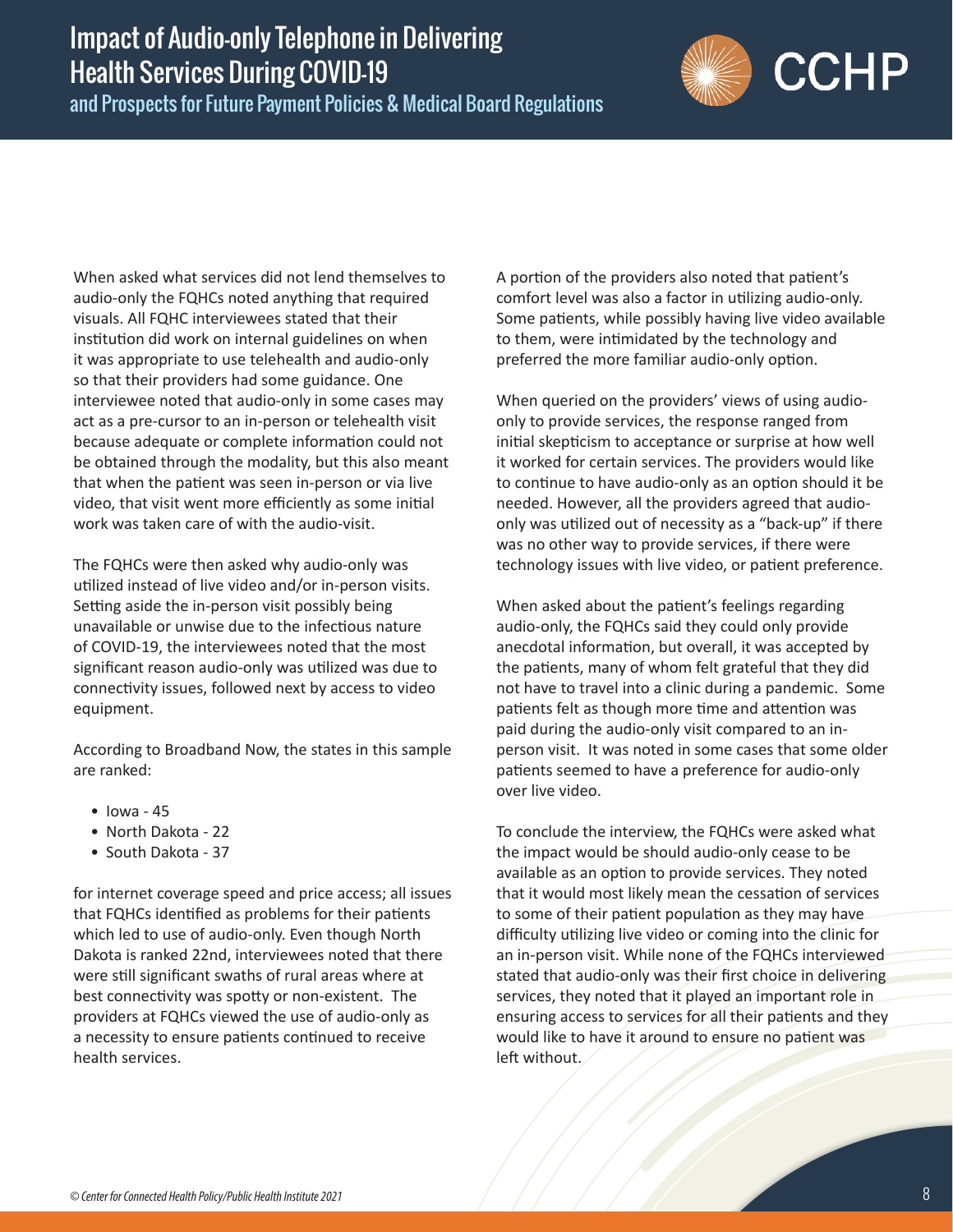<span id="page-10-0"></span>and Prospects for Future Payment Policies & Medical Board Regulations



### **Primary Care Associations**

Primary Care Associations (PCAs) for all three states were interviewed and much of what they relayed as far as members' use of audio-only and their thoughts surrounding it echoed what was found in the FQHC interviews. Interviewees here noted that audio-only was primarily used as a back-up. It was reiterated that their members' preference was for in-person or live video, but due to connectivity issues, audio-only had to be employed in some cases.

The PCAs did however provide a more detailed picture regarding the legislative landscape. Overall, while there were some sympathetic lawmakers, concerns around over-utilization, quality and fraud were raised regarding audio-only. In both North Dakota and Iowa, legislative attempts to push forward some audio-only policy failed. The PCAs noted that the failure of these efforts made them concerned about access issues patients may face if audio-only were to be scaled back dramatically or completely eliminated.

#### **Medical Boards and Medical Associations**

CCHP requests to state's medical boards for interviews were declined as they did not have a policy regarding audio-only. It was suggested that the state medical association might have more to say on the subject. A search for any guidance regarding audio-only published by either organization during the pandemic yielded no results. When reaching out to the medical associations, only one agreed to be interviewed. The information was very similar to what the PCA had provided in that for policymakers, concerns over costs, quality and fraud made them hesitant to establish a more permanent policy for audio-only at this time.

From the foregoing, it is clear that audio-only services played an important role during the COVID-19 pandemic to ensure FQHC patients could still continue to receive health services while minimizing exposure to the virus. The reliance on audio-only in the states selected for this research was primarily based on access issues, particularly connectivity and access to technology that would facilitate a live video interaction. However, while providers saw benefits and that audio-only served to deliver certain services well, it was treated by many as a back-up to when live video or an in-person interaction was not possible.

## **DISCUSSION**

Should policies that allowed audio-only services to be provided cease to exist, there were concerns that patients would lose access to services. When asked what they thought patients would do, interviewees responded that patients would either come in-person or do without. Given the rise of the Delta Variant, the in-person option may not be as viable of a course for some.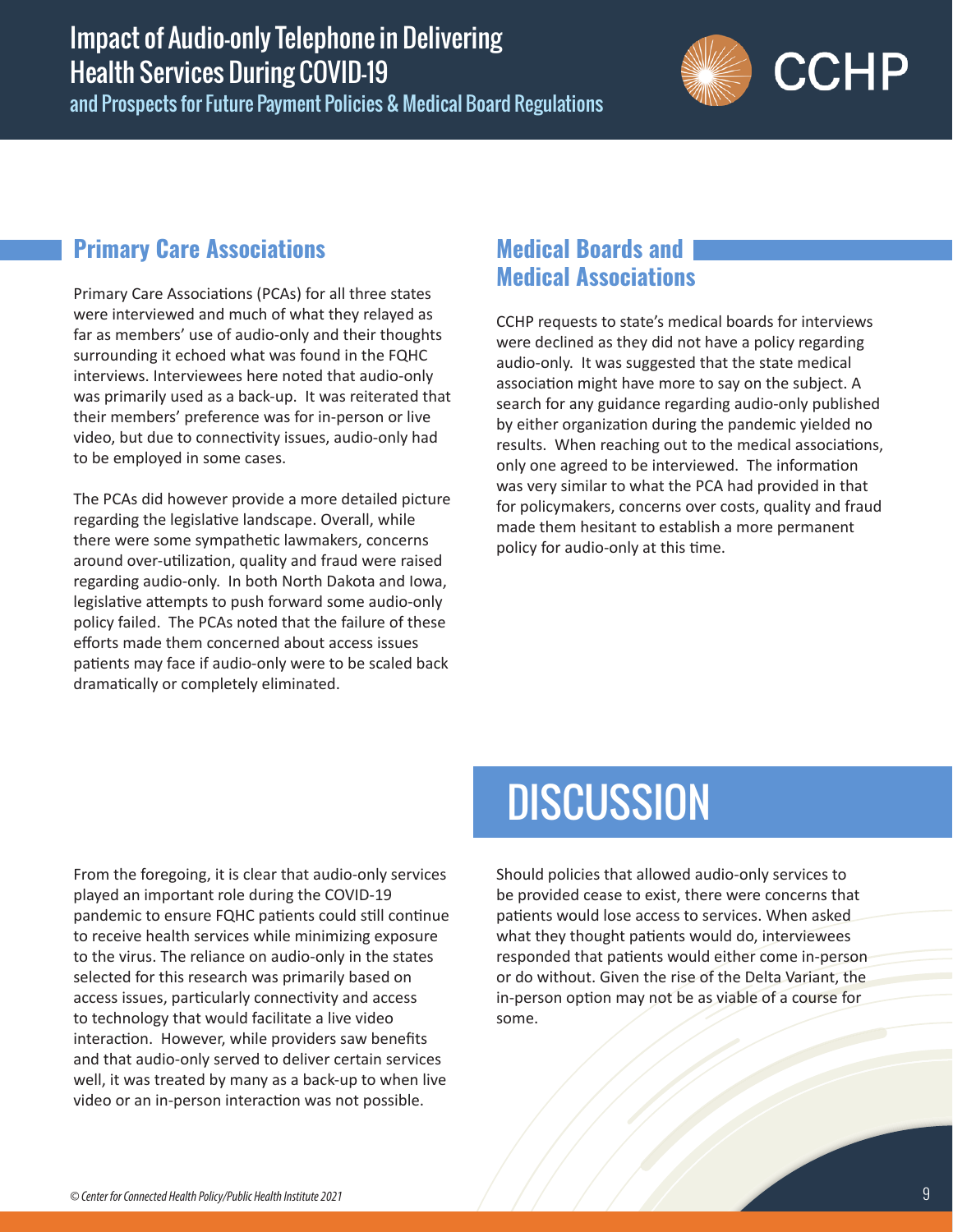and Prospects for Future Payment Policies & Medical Board Regulations

At least in the three states examined, legislative efforts at this time appear to have been unsuccessful. While South Dakota did not have a specific piece of audioonly legislation, it was the only state among the three that has stopped reimbursing the use of audio-only in its Medicaid program as of mid-July. This lack of forward progress may be attributed to concerns over costs, over-utilization and questions around quality if the services are being delivered via audio-only. Although one state did indicate that policymakers believed that they could solve the broadband/ connectivity issue and thus eliminate the need for audio-only.

The concerns about over-utilization and quality may be alleviated somewhat by examining the approaches the FQHCs had taken during the pandemic. FQHC interviewees noted that they were very mindful of what services could be provided via audio only. The interviewees did not take a blanket approach towards providing all services via audio-only, but were selective in what they believed could be effectively provided via the modality. Additionally, the interviewees indicated that audio-only was a back-up to when other ways to provide services did not work. Therefore, the clinics have already addressed some of the concerns of policymakers: ensuring that the services provided are of quality and limiting the use of audio-only by treating it as a secondary option.

Two limitations of the information provided in this study should be noted. The sample size is fairly small. While there are likely some findings that could be applied to multiple states, using audio-only because of broadband connectivity issues, for example, other relevant information may have been gleaned from a larger sample size. Second, while CCHP attempted to select states based upon a methodology that would be equitable and showed no geographic or population bias, what did occur with the three states examined resulted in some homogeneity in geography and population. Different information may have been found if other states such as coastal ones were examined.

"At least in the three states examined, legislative efforts at this time appear to have been unsuccessful. While South Dakota did not have a specific piece of audio-only legislation, it was the only state among the three that has stopped reimbursing the use of audioonly in its Medicaid program as of mid-July."

One other item to note was the experience of one FQHC that had pre-pandemic telehealth experience and a fairly mature program. As mentioned earlier, this FQHC said that the experience was not as useful as one may think as they were asked to be the purveyor of telehealth services during the pandemic instead of acting as the facilitator. This was due to pre-existing policies that in some cases would not allow FQHCs to act as distant site providers. Therefore, potentially significant numbers of FQHCs nationally entered the pandemic with limited experience in utilizing telehealth to deliver services themselves and the use of audioonly may also have benefited providers as they became more experienced utilizing telehealth technologies as the direct provider of services.

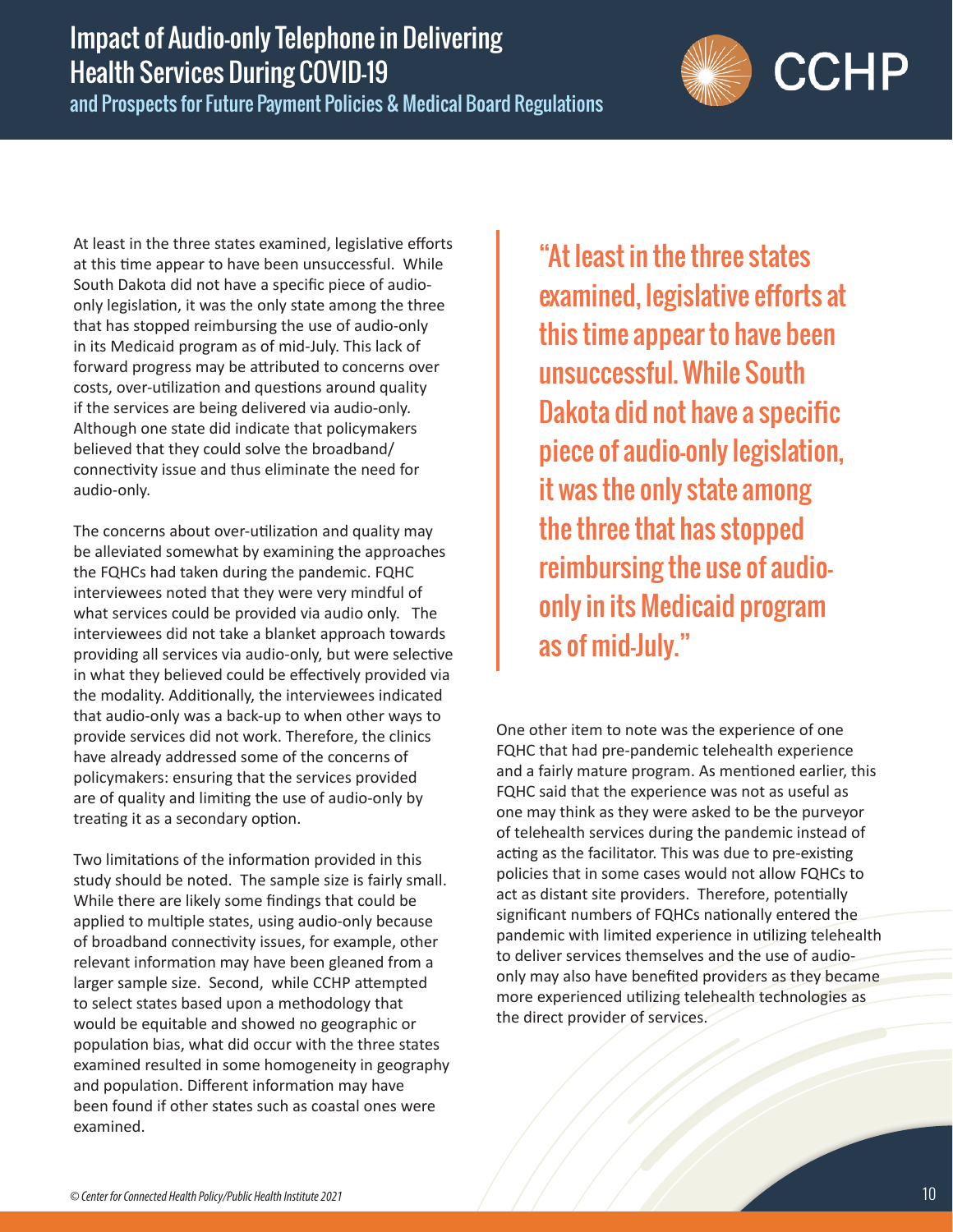<span id="page-12-0"></span>and Prospects for Future Payment Policies & Medical Board Regulations



# RECOMMENDATIONS

Based on the foregoing, CCHP offers these recommendations to policymakers regarding the use of audio-only by an FQHC to deliver services.

- *• Continue to make audio-only available as an option for FQHCs to provide services.* The concern that some patients will go without receiving services is a significant issue. Particularly as we are experiencing the Delta Variant surge, FQHCs will need to have as many tools at their disposal as possible to continue delivering services.
- *• At a minimum, allow audio-only to continue on a temporary basis.* While policymakers may be hesitant to craft permanent policies, allowing FQHCs to use audio-only for a time beyond the pandemic will allow patients to ease back into in-person visits or provide time to find other solutions to issues such as connectivity or access to technology like smartphones or laptops.
- *• Actively address the connectivity issue & technology divide.* As the interviewees noted, audio-only was primarily used because connectivity was a major issue for patients. While building out adequate connections may take some time, policymakers should address other measures that can bridge the gap until everyone does have broadband access. Such solutions could include subsidies to access the internet, cost of connectivity having been noted as an issue for some, providing hot spots in certain regions, offering training on how to use technology for those who need help with digital literacy, and providing equipment to access live video such as laptops or smartphones.

It is clear audio-only served a vital purpose in ensuring patients were able to access care. It was not necessarily the preferred means of treating a patient, but when circumstances presented patients and providers with limited options, it proved a valuable tool for FQHCs who serve some of the most vulnerable populations. As COVID-19 continues to exist in and impact our lives, it would be premature to simply eliminate this option for FQHCs to use.

# **CONCLUSION**

As the interviews showed, FQHCs themselves were already cognizant of the limitations of audio-only and have put into place protocols to decide what cases are best served through this modality. Policymakers should not disregard these efforts that FQHCs have made thus far and risk patients losing access to needed services.

This report was produced with the generous support of the Federation of State Medical Board's Foundation (FSMB Foundation).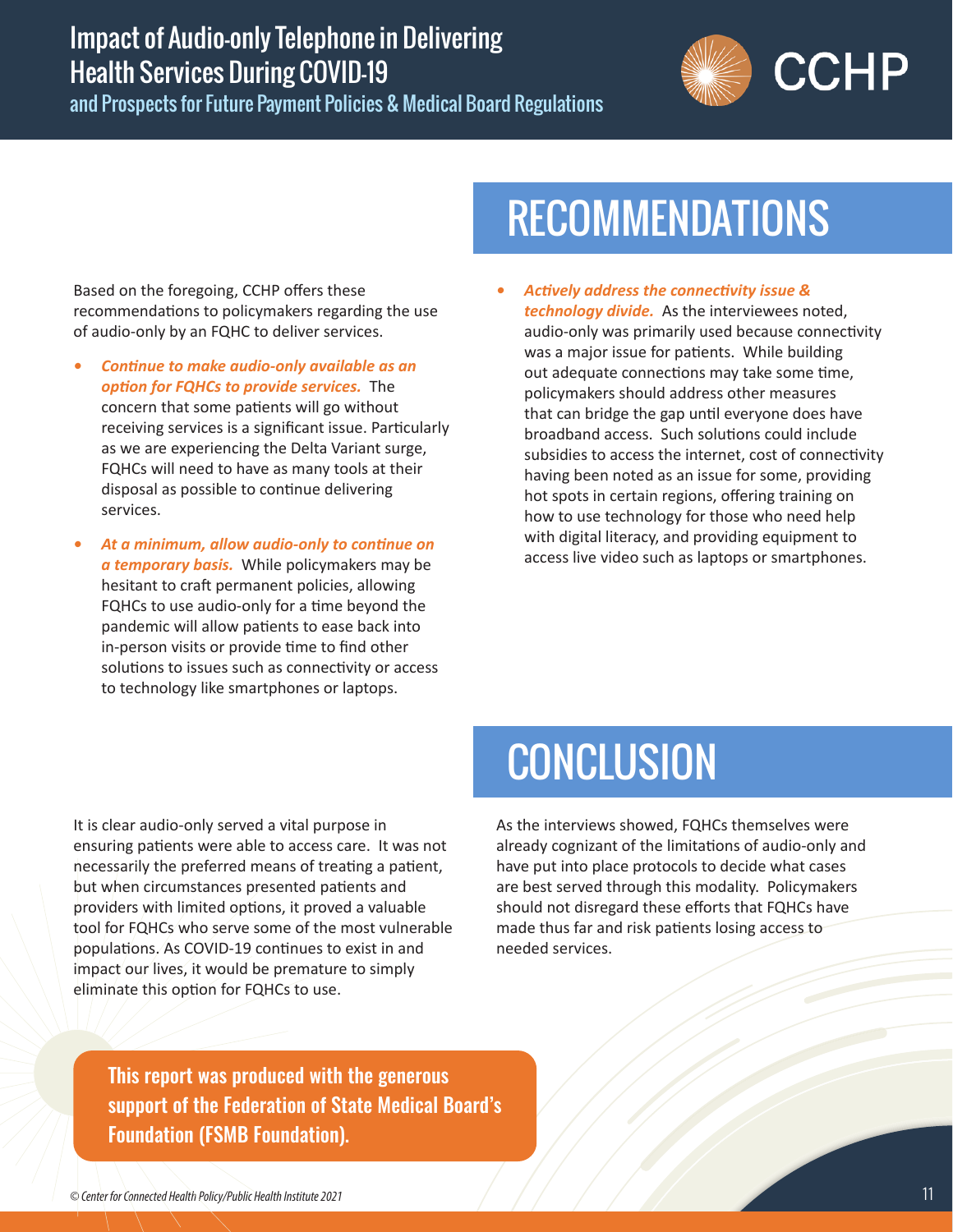<span id="page-13-0"></span>and Prospects for Future Payment Policies & Medical Board Regulations



# APPENDIX A

*© Center for Connected Health Policy/Public Health Institute 2021* 12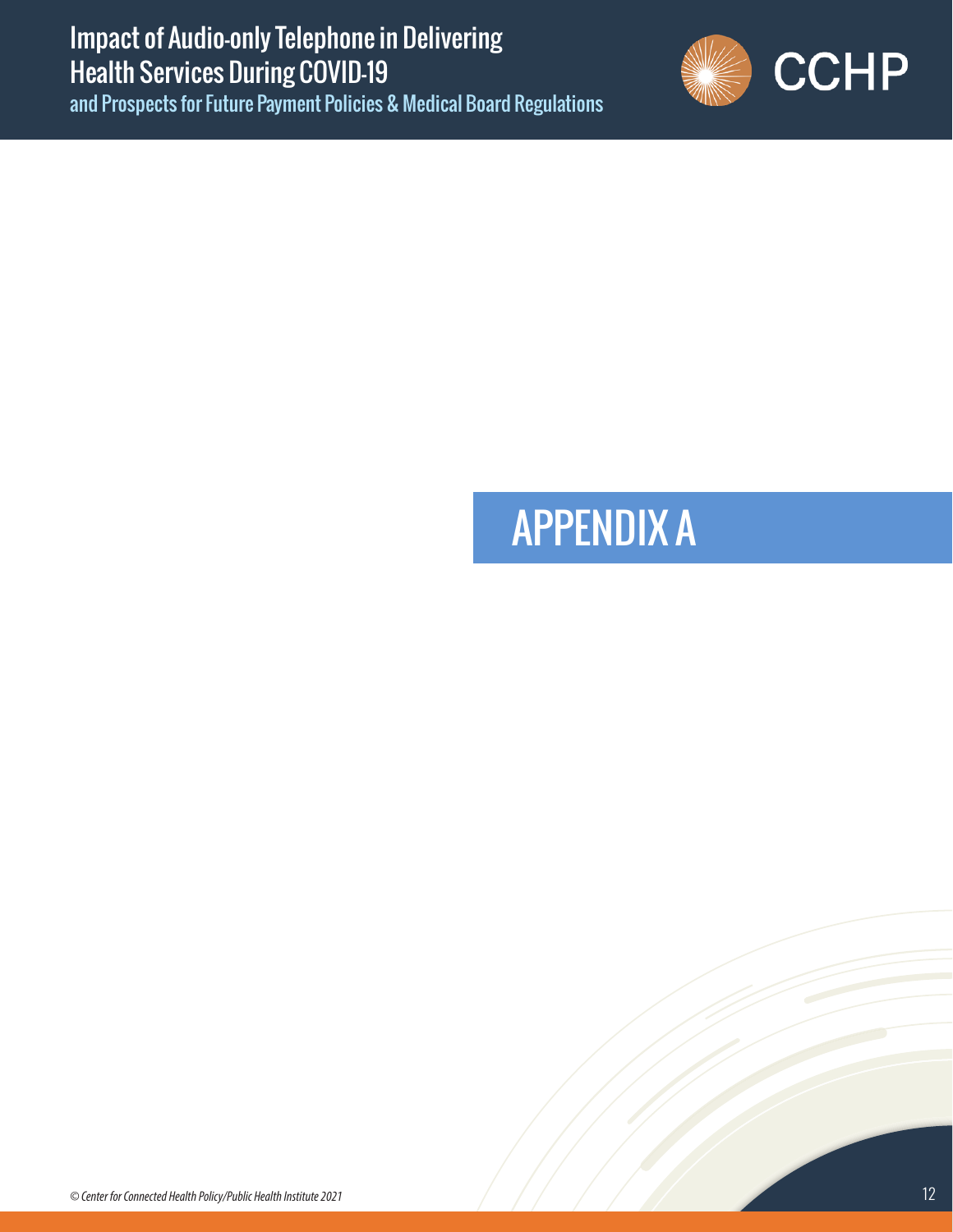

# INTERVIEW QUESTIONS FOR FQHCs

- <span id="page-14-0"></span>**1. What is your patient mix?** *Medicare, Medicaid, Private Payer*
- **2. What is the age mix of your patients?** *Seniors, Adult, Children*
- **3. What is the population mix of your patients?** *White, Black, Latino, Asian/Pacific Islander*
- **4. Did your FQHC have a telehealth program prior to COVID-19?**
	- *• If not, how quickly did you start a telehealth program?*
	- *• If so, how quickly did you ramp up?*
- **5. Through what modalities did you offer telehealth?** *Live Video, Store-And-Forward, Audio-Only, RPM*
- **6. What was the share of patients that used audio-only?**
- **7. What was the reason for using audio-only?**
	- *• Patient preference*
	- *• Connectivity issues (No connectivity or poor connectivity)*
	- *• Technology issues (Did not have access to the technology or technology not work)*
	- *• Provider preference*
- **8. As a provider how did you feel audio-only worked in providing services to your patients?**
- **9. Were there services you did not feel comfortable providing via audio-only?**
- **10. Were there services you felt lent themselves well to being provided via audio-only?**
- **11. Which patients seemed to use audio-only the most?**
- **12. If audio-only continued to be allowed as an option to provide services would you want to continue?**
- **13. What was your patients' reaction to audio-only?**
- **14. Would your patients want to continue using audio-only if it was still allowed as an option or would they prefer live video or in-person services?**
- **15. What would happen if you could no longer provide services via audio-only?**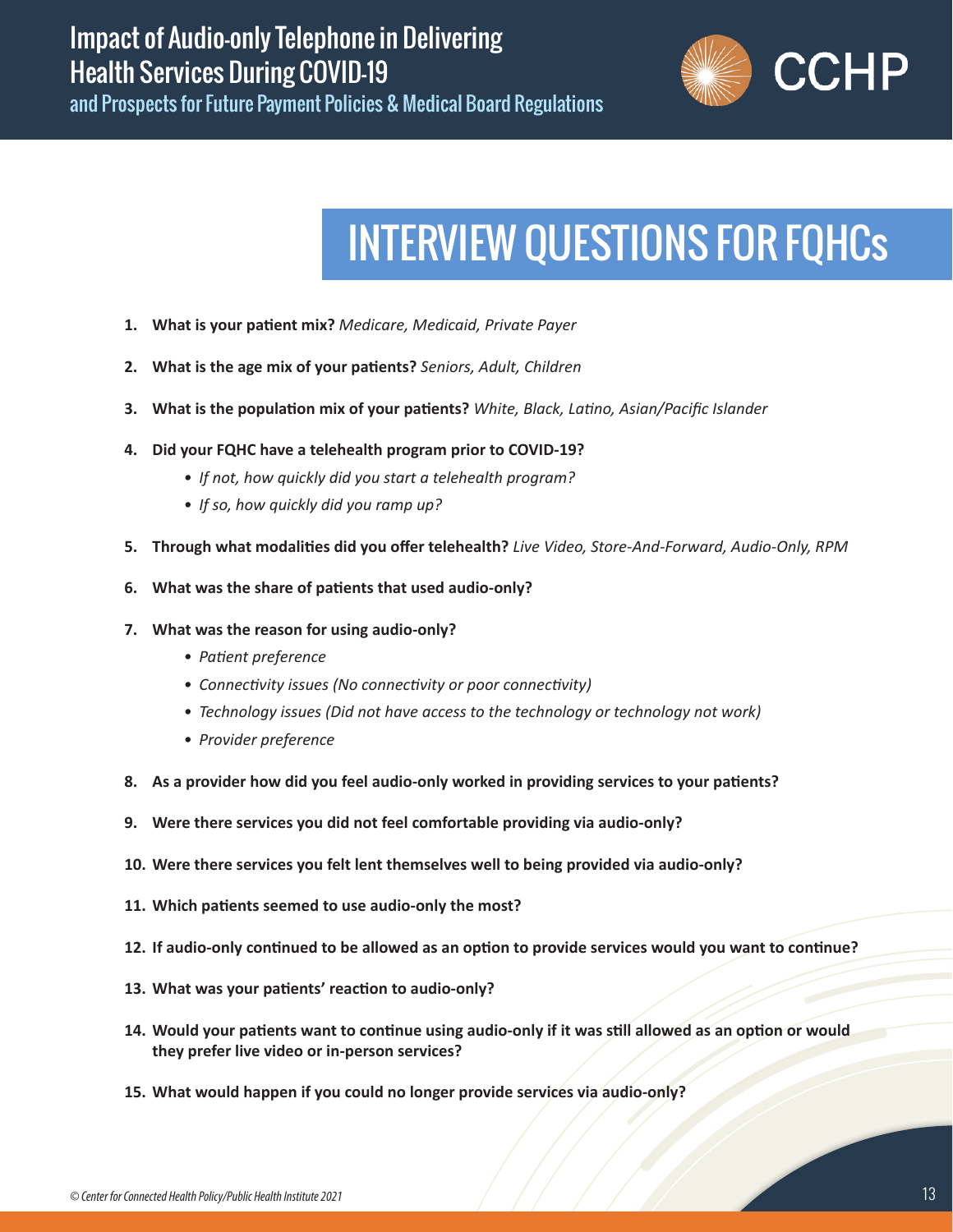<span id="page-15-0"></span>and Prospects for Future Payment Policies & Medical Board Regulations



# INTERVIEW QUESTIONS FOR PCAs

- **1. What has been the impact allowing audio-only to be used to provide health services?**
- **2. Does your organization have a position on the continued use of audio-only to provide services to patients?**
- **3. What percentage of services has audio-only been used to provide?**
- **4. What have you heard from members as the reason why audio-only has been a good/bad thing?**
- **5. Do your members wish to continue to use audio-only to provide health services?**
	- *• If so why?*
	- *• If not, why?*
- **6. What have you heard from policymakers regarding the continued use of audio-only?**

## INTERVIEW QUESTIONS FOR MEDICAL BOARDS/ASSOCIATIONS

- **1. Did the Board/Association come out with guidance or guidelines for providers regarding the use of telehealth either before or during COVID-19? If it was before, were they updated in any way?**
- **2. Was there any guidance the Board/Association gave to licensees on the use of audio-only to provide services?**
- **3. Do you consider audio-only to be telehealth and if so, do you have general guidance/policy/regulation on telehealth that you feel could already encompass audio-only? Or on the other-hand, do you view them to be different, therefore existing telehealth guidance/policy/regulation is not applicable and audio-only is treated separately?**
- **4. Policymakers now are looking at or have decided on permanent policies related to audio-only, what are the Board/Association's thoughts or reactions? Does the Board/Association take up legislation for discussion/ position and if so, have they done either on audio-only and/or telehealth legislation generally?**
- **5. Did the Board/Association consider doing any type of studies on the use of audio-only?**